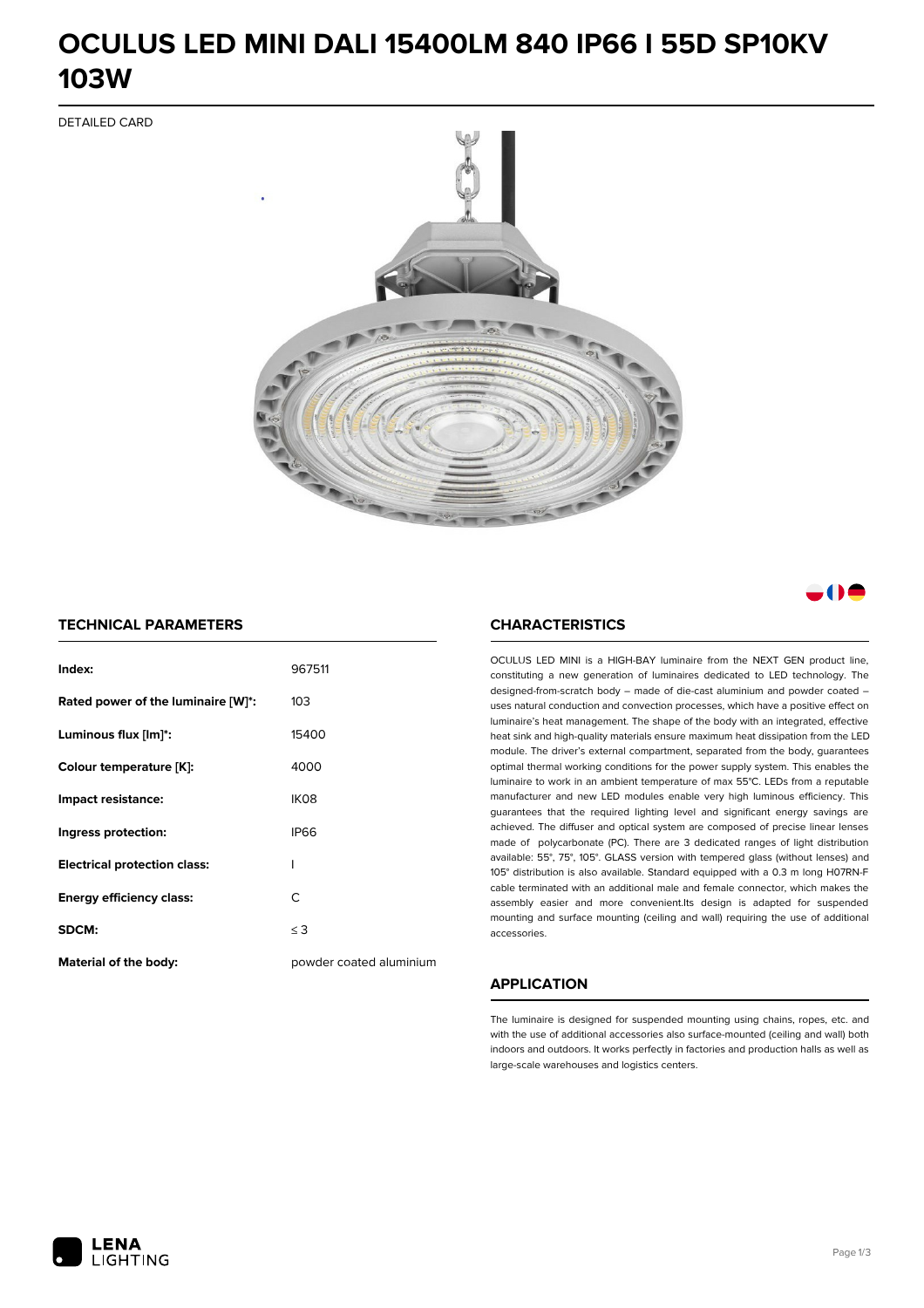# **OCULUS LED MINI DALI 15400LM 840 IP66 I 55D SP10KV 103W**

DETAILED CARD

#### **TECHNICAL PARAMETERS TABLE**

| Index:                              | 967511                  | Impact resistance:                | IK08                                                               |
|-------------------------------------|-------------------------|-----------------------------------|--------------------------------------------------------------------|
| Light source:                       | LED                     | Ingress protection:               | <b>IP66</b>                                                        |
| Nominal power [W]:                  | 101                     | <b>Mounting version:</b>          | surface, suspended                                                 |
| Rated power of the luminaire [W]:   | 103                     | Cable length [m]:                 | 0.30                                                               |
| Supply voltage [V]:                 | $220 - 240$             | Dimensions of single box [mm]:    | 140/350/350                                                        |
| Frequency [Hz]:                     | $50 - 60$               | Net weight of the luminaire [kg]: | 2.330                                                              |
| Luminous flux [lm]:                 | 15400                   | <b>Warranty [years]:</b>          | 5                                                                  |
| Luminous efficacy [lm/W]:           | 150                     | AC voltage range [V]:             | $198 - 264$                                                        |
| <b>Energy efficiency class:</b>     | $\mathsf{C}$            | DC voltage range [V]:             | $190 - 280$                                                        |
| <b>Electrical protection class:</b> | П                       | <b>DIMM DALI:</b>                 | yes                                                                |
| Colour temperature [K]:             | 4000                    | LED lifespan L70B50 [h]:          | 107000                                                             |
| Colour rendering index:             | >80                     | LED lifespan L80B20 [h]:          | 65000                                                              |
| SDCM:                               | $\leq$ 3                | LED lifespan L90B10 [h]:          | 32000                                                              |
| Power factor:                       | 0.95                    | Working temperature [°C]:         | from $-30$ to $+35$                                                |
| Beam angle [°]:                     | 55                      | Category type:                    | high-bay and low-bay                                               |
| Surge protection [kV]:              | 10                      | Photobiological safety:           | Risk Group 1 (no photobiological<br>hazard under normal behavioral |
| <b>Diffuser material:</b>           | PC.                     |                                   | limitation)                                                        |
| Diffuser type:                      | transparent             | <b>ETIM class:</b>                | EC001716                                                           |
| Diffuser colour:                    | transparent             | The number of implement units:    | 1                                                                  |
| Material of the body:               | powder coated aluminium | <b>Warranty [years]:</b>          | 5                                                                  |
| Colour of the body:                 | grey                    | <b>CE</b> certificate:            | 01/2021                                                            |
| Dimensions (H/W/T/S) [mm]:          | 107/320                 | <b>PZH</b> certificate:           | B-BK-60212-0481/21                                                 |
|                                     |                         | Manual:                           | <b>Download PDF</b>                                                |

# **LIGHT CURVES**